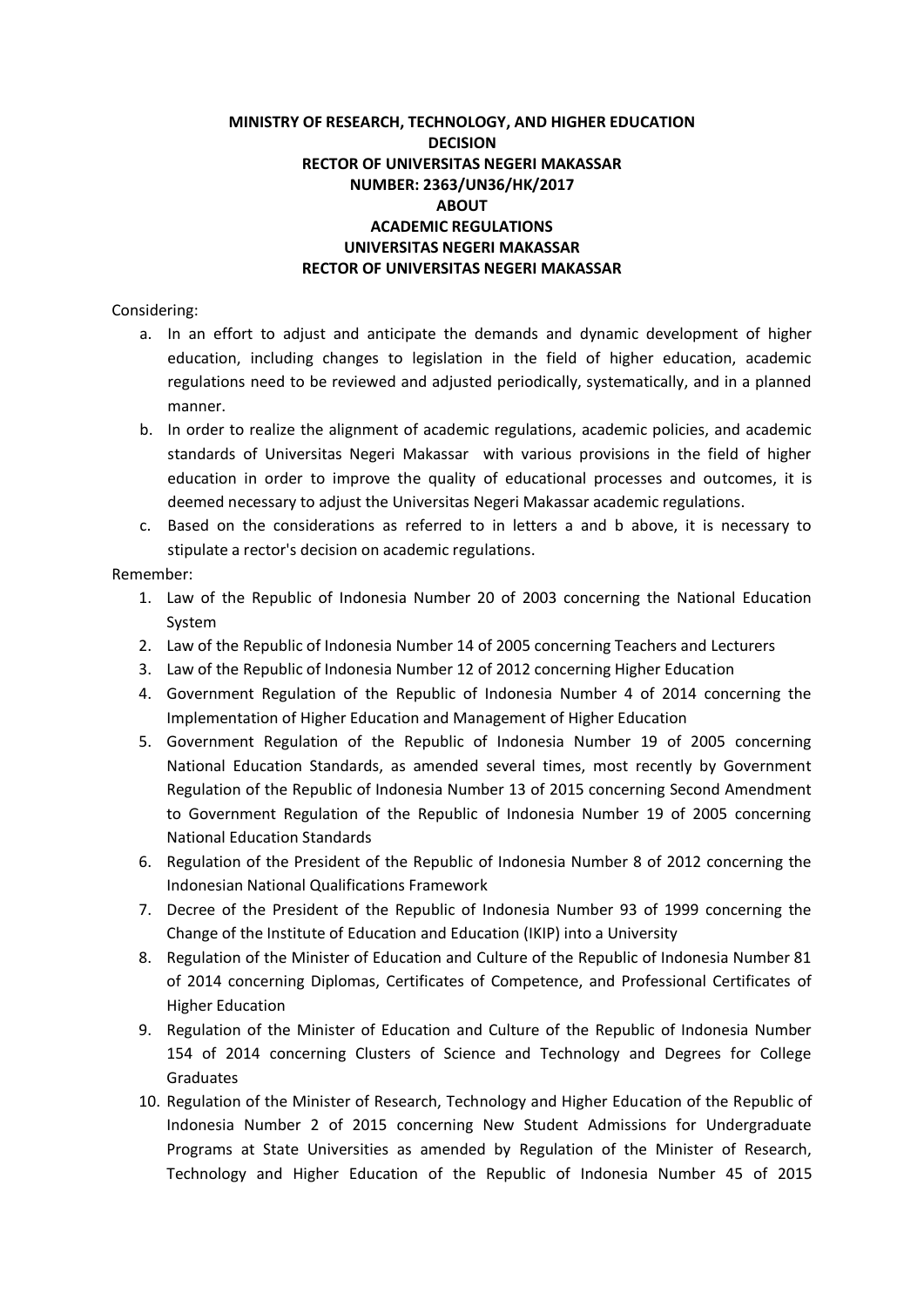concerning Amendments to Ministerial Regulations Research, Technology, and Higher Education of the Republic of Indonesia Number 2 of 2015 concerning New Student Admissions for Undergraduate Programs at State Universities

- 11. Regulation of the Minister of Research, Technology and Higher Education of the Republic of Indonesia Number 15 of 2015 concerning Organization and Work Procedures of the Ministry of Research, Technology and Higher Education
- 12. Regulation of the Minister of Research, Technology and Higher Education of the Republic of Indonesia Number 44 of 2015 concerning National Standards for Higher Education
- 13. Regulation of the Minister of Research, Technology and Higher Education of the Republic of Indonesia Number 32 of 2016 concerning Accreditation of Study Programs and Universities
- 14. Regulation of the Minister of Research, Technology and Higher Education of the Republic of Indonesia Number 62 of 2016 concerning the Higher Education Quality Assurance System
- 15. Decree of the Minister of Education and Culture of the Republic of Indonesia Number 277/0/1999 in conjunction with the Decree of the Minister of Education and Culture of the Republic of Indonesia Number 200/O/Year 2003 concerning Organization and Work Procedure of Makassar State University
- 16. Decree of the Minister of National Education of the Republic of Indonesia Number 232/U/2000 concerning Guidelines for Preparation of Higher Education Curriculum and Assessment of Student Learning Outcomes
- 17. Decree of the Minister of National Education of the Republic of Indonesia Number 184/U/2001 concerning Guidelines for Supervision, Control and Development of Diploma, Undergraduate, and Postgraduate Programs in Higher Education
- 18. Decree of the Minister of National Education of the Republic of Indonesia Number 025/O/2002 concerning the Statute of Makassar State University
- 19. Decree of the Minister of National Education of the Republic of Indonesia Number 045/U/2002 concerning the Core Curriculum of Higher Education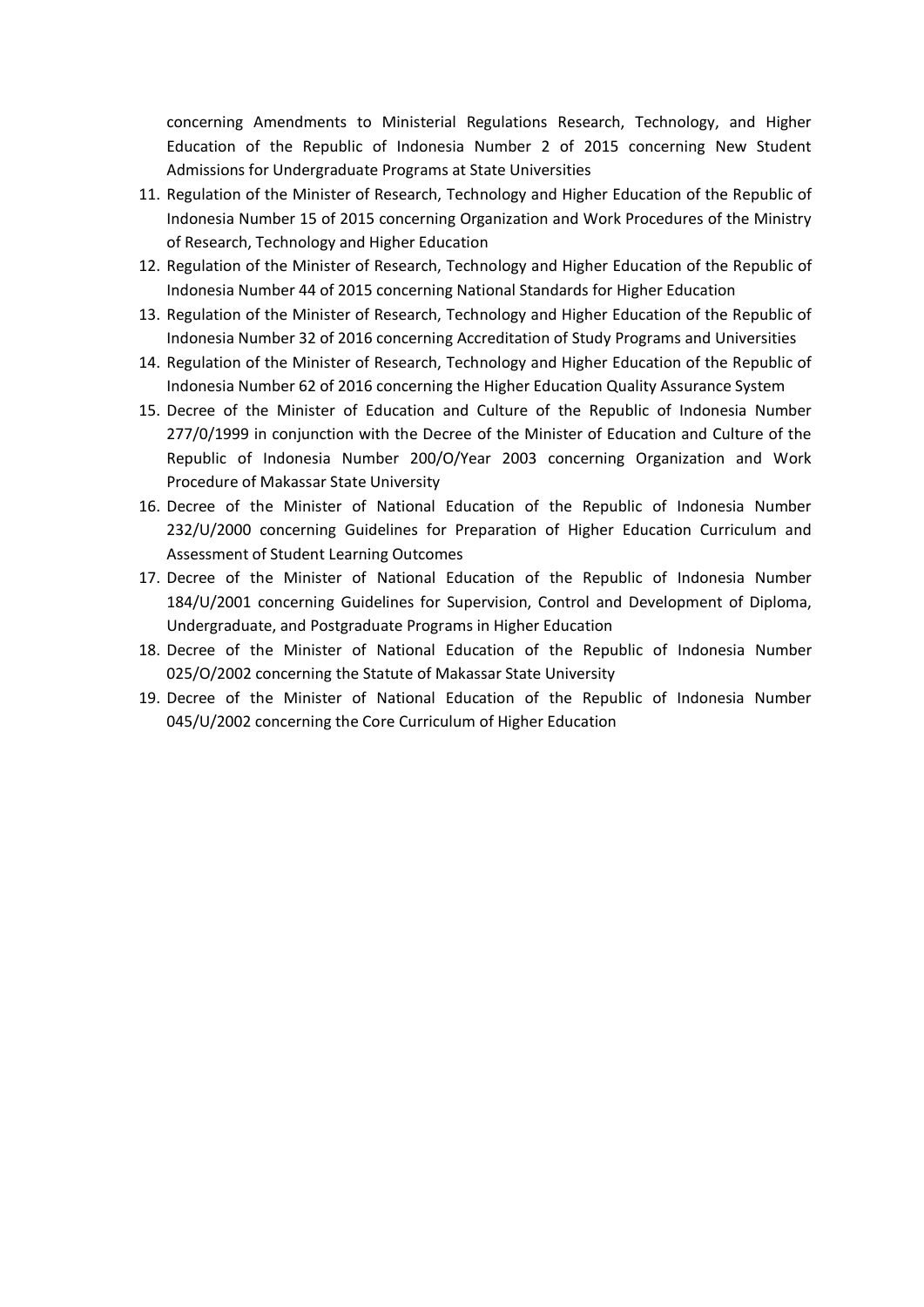# **Observing: Results of the Universitas Negeri Makassar Senate Meeting, April 18, 2017 DECIDING: To stipulate: DECREE OF THE RECTOR OF UNIVERSITAS NEGERI MAKASSAR ABOUT UNIVERSITAS NEGERI MAKASSAR ACADEMIC REGULATIONS CHAPTER I GENERAL REQUIREMENTS**

**clause 1**

In this academic regulation, what is meant by:

- 1. Higher Education is the level of education after secondary education which includes diploma programs, undergraduate programs, master programs, doctoral programs, professional programs, and specialist programs organized by universities based on Indonesian culture.
- 2. Ministry is a government apparatus in charge of government affairs in the field of higher education.
- 3. Universitas Negeri Makassar, herein after abbreviated as UNM, is a higher education institution under the auspices of the Ministry of Research, Technology and Higher Education which organizes academic and/or professional education programs in the field of science, including: creation, development, and application of science, technology, and /or art.
- 4. Faculty is the completeness of UNM which is an academic implementing element to coordinate and carry out academic and/or professional education in one or a set of certain branches of science, technology, and/or arts.
- 5. Postgraduate Program, hereinafter abbreviated as PPs, is the completeness of UNM which is an academic implementing element to coordinate and carry out academic and/or professional education in one or a set of certain branches of science, technology, and/or arts in a master's program and/or doctoral program.
- 6. Department is an academic implementing element in a faculty that carries out academic and/or professional education in part or one branch of certain science, technology, and/or arts.
- 7. Study program is the implementing element of academic and/or professional education in the department which is held on the basis of a curriculum.
- 8. Administrative Bureau of Academic and Student Affairs, hereinafter abbreviated as BAAK, is the implementing element in the field of academic and student administration under the rector.
- 9. Library is a technical implementing unit in the field of library material services for the purposes of education, research, and community service which is under and directly responsible to the Chancellor.
- 10. Laboratories, workshops, and studios are tools to support the implementation of education in majors/study programs in academic and/or professional education.
- 11. Learning is a process of student interaction with lecturers and learning resources in a learning environment.
- 12. Research is an activity carried out according to scientific principles and methods in a systematic way to obtain information, data, and information related to understanding and/or testing a branch of knowledge and technology.
- 13. Community service is the activity of the academic community that utilizes science and technology to advance the welfare of the community and educate the nation's life.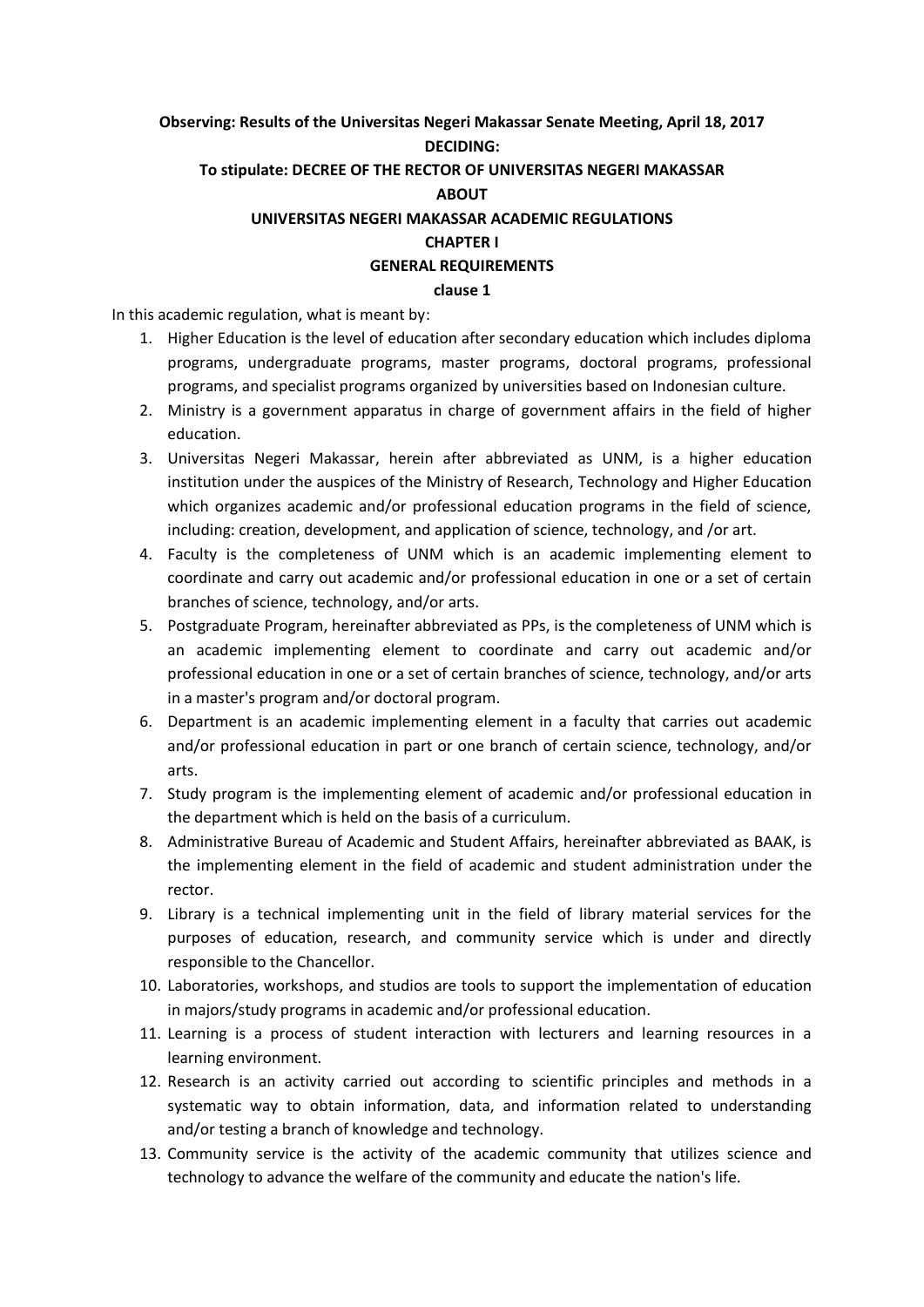- 14. The Chancellor is the leader of UNM who assists the Minister of Research, Technology and Higher Education in the fields that are his duties and obligations.
- 15. The UNM Senate is a normative body at the university level.
- 16. Dean is a faculty leader within UNM who is responsible to the chancellor
- 17. Faculty Senate is a normative body at the faculty level.
- 18. The Director of PPs is the leader of the Postgraduate Program at UNM who is responsible to the Chancellor.
- 19. Lecturers are professional educators and UNM scientists with the main task of transforming, developing, and disseminating science, technology and art through education, research, and community service.
- 20. Lecturer board is a consultative body that can give consideration to the director/head of department and study program in making decisions.
- 21. Students are students who are registered and studying at UNM.
- 22. Curriculum is a set of plans and arrangements regarding graduate learning outcomes, study materials, processes, and assessments that are used as guidelines for conducting studies at UNM.
- 23. Academic education is higher education which is directed primarily to the mastery and development of science, technology, and/or the arts.
- 24. Professional education is higher education directed primarily at the readiness to apply certain skills.
- 25. Academic advisor, hereinafter abbreviated as PA, is a lecturer appointed by the dean at the suggestion of the head of the department/study program and given the task of providing academic and non-academic guidance to students under his guidance.
- 26. Education program is a certain course of study that must be taken and completed by a student with the aim of mastering knowledge, having attitudes and skills which ends with the awarding of a certain diploma and/or degree.
- 27. Alliance Program is a master/doctoral program jointly organized by PPs UNM with PPs of other universities with academic and administrative rules regulated by the rector's decision.
- 28. By Research Program is a doctoral program that prioritizes intensive guidance from the promoter team to produce a quality dissertation.
- 29. Double Degree Program is a program organized through UNM partnerships with foreign universities, and some courses are held at UNM and some are held at foreign universities recognized by the Ministry of Research, Technology and Higher Education.
- 30. Partnership program is a program implemented based on a written cooperation agreement between UNM and Partner Institutions.
- 31. Semester Credit System, hereinafter abbreviated as SKS, is an education administration system using SKS to state student study load, lecturer workload, learning experience, and program administration burden.
- 32. Semester is a unit of activity time consisting of 16 weeks of lectures or other scheduled activities, along with accompanying activities, including two to three weeks of assessment activities.
- 33. credits is a measure of appreciation for learning experiences obtained during one semester through scheduled activities per week as much as 1 hour of lectures (50 minutes) or 2 hours of practicum, or 4 hours of field work, each accompanied by 60 minutes of structured activities and 60 minutes independent activities.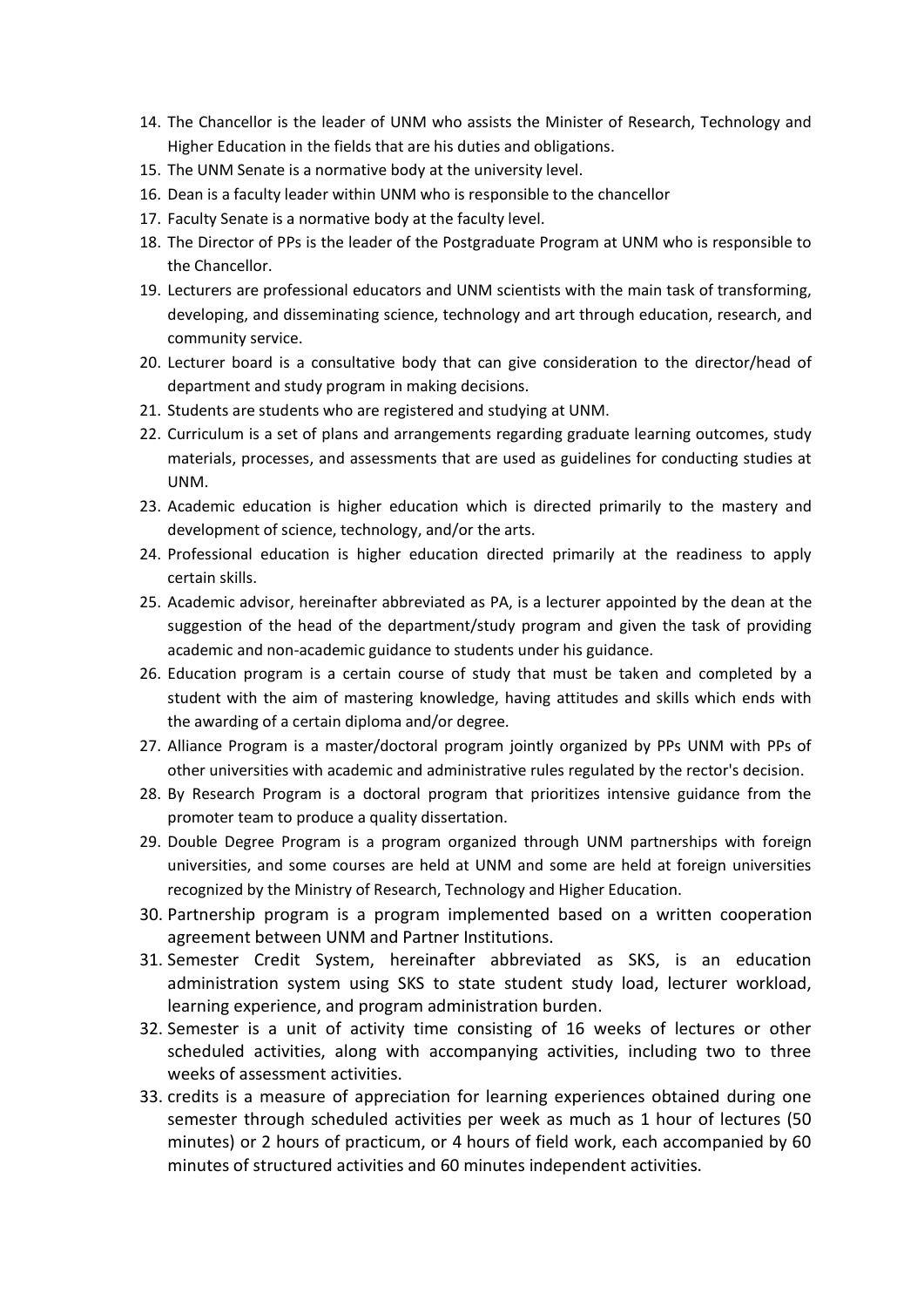- 34. Semester Learning Plan (RPS)/syllabus is a learning program that provides overall instructions regarding the objectives, scope, timing, and sources of lecture material to be taught for one semester.
- 35. Lecture contract is a lecture design that contains a clear and detailed description of course descriptions, lecture objectives, lecture reading materials and materials, lecture strategies, lecture assignments, assessment criteria and lecture schedules for one semester.
- 36. Study Plan Card, hereinafter abbreviated as KRS, is a card containing a student's study plan arranged according to choice based on his interests and abilities in an educational program.
- 37. KRS A is KRS for one level of academic and/or professional education program chosen by students, which includes all the courses to be taken.
- 38. KRS B is KRS which is filled in based on KRS A by students in each semester containing courses programmed for the current semester.
- 39. Study Result Card, hereinafter abbreviated as KHS, is a card containing the results of evaluation, Semester Achievement Index hereinafter abbreviated as IPS and Grade Point Average hereinafter abbreviated as GPA which has been achieved by a student based on his study plan.
- 40. Social Studies is the result of the assessment of learning achievement in each semester which is stated in a quantity calculated by adding up the multiplication between the numerical value of each course taken with the credits of the relevant course divided by the number of credits of the courses taken in one semester.
- 41. GPA is the result of the assessment of learning achievement at the end of the study program which is stated in a quantity calculated by adding up the multiplication between the numerical value of each course taken with the credits of the relevant course divided by the number of credits of the courses that have been taken.
- 42. Award is giving respect in a certain form to those who excel or contribute in the academic field.
- 43. Sanctions are revocation of rights for students who violate academic regulations.
- 44. Matriculation is a lecture program carried out to open insight in the field of study, to orient, and to facilitate lectures for new students, especially for those who are not in the same field.
- 45. An Honorary Doctorate (Doctor Honoris Causa) is an honorary degree given by a university to a person who is considered to have contributed and or made extraordinary works for science and mankind.
- 46. Intracurricular activities are activities that are scheduled in the lecture schedule published by the dean/Director of PPs.
- 47. Extracurricular activities are activities that are planned and carried out by UNM, faculties, departments/study programs, or student organizations which include developing talents/interests, reasoning, and student welfare.
- 48. The Indonesian National Qualifications Framework, hereinafter abbreviated as KKNI, is a competency qualification rating framework that can juxtapose, equalize, and integrate the fields of education and the field of job training and work experience in order to provide recognition of work competencies in accordance with the work structure in various sectors.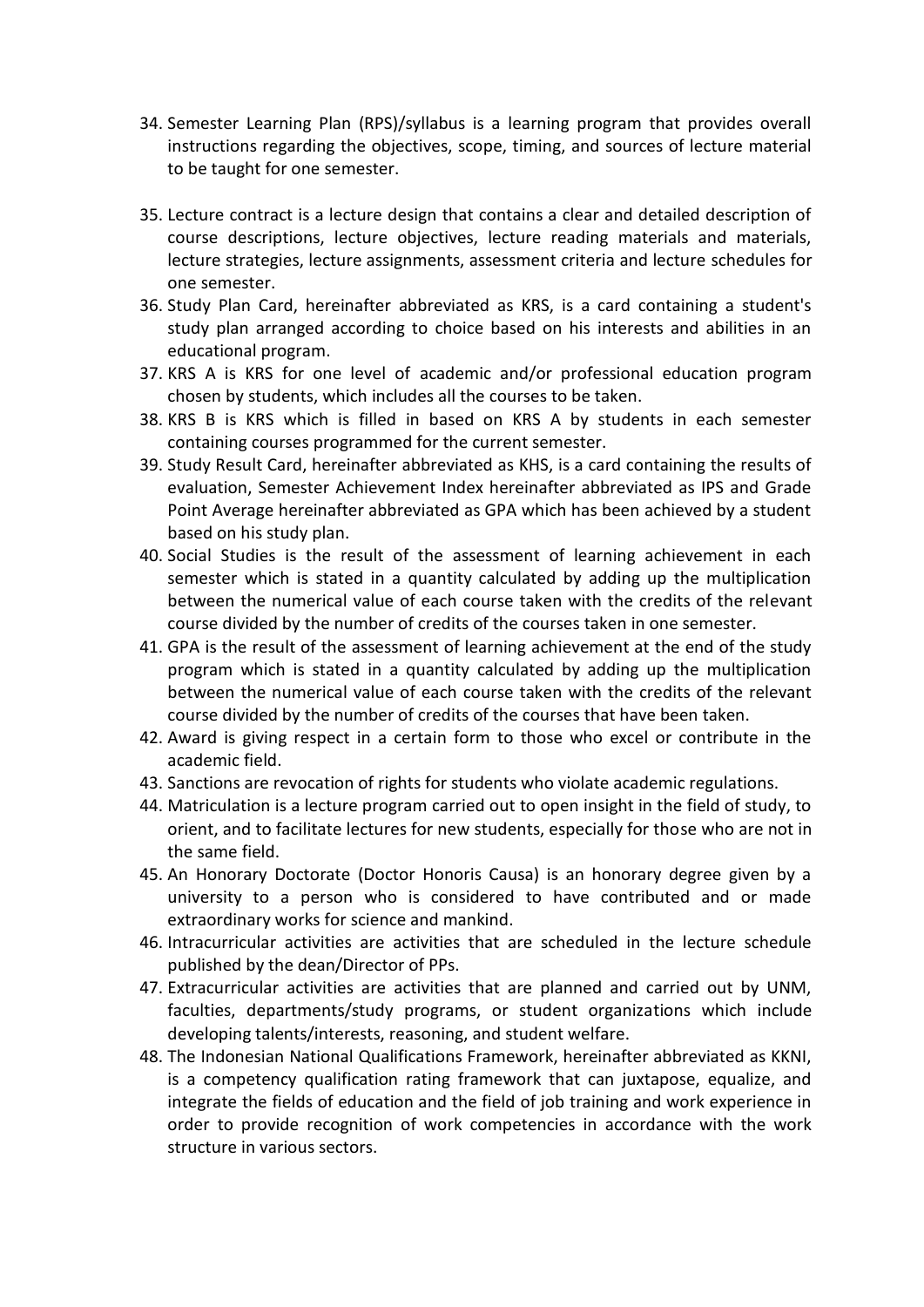## **CHAPTER II EDUCATION PROGRAM AND CURRICULUM Clause 2**

- (1) The education program is implemented based on the curriculum compiled by the department/study program according to competency-based levels and refers to the KKNI.
- (2) The curriculum for Diploma, Bachelor, Professional Education, Masters, and Doctoral programs that have been compiled and approved by the faculty senate, is determined by the Chancellor's decree after receiving consideration from the UNM Senate.
- (3) UNM can organize professional education programs, double degree programs, partnership programs, alliance programs, and programs by research.
- (4) Professional education, double degree programs, partnership programs, alliance programs, and research programs are held based on the Chancellor's decision with the approval of the UNM Senate.

## **Clause 3**

The proportion and range of credits for each group of subjects in the curriculum is adjusted to the applicable provisions and determined by the Chancellor's decision.

## **Clause 4**

- (1) Academic education program activities consist of intracurricular and extracurricular activities.
- (2) Academic and/or professional education program activities are listed and scheduled in the academic calendar set at the beginning of each academic year by the Chancellor.
- (3) All intracurricular activities for one educational program and/or one semester, are regulated and arranged in the student study plan which is included in the KRS.
- (4) Student study plans are listed in:
	- (a) KRS A for one level of education program
	- (b) KRS B for one semester of lectures.

## **Clause 5**

- (1) In semesters I and II, diploma/bachelor degree students can program a maximum of 20 credits.
- (2) The study load that can be programmed according to the last IPS after going through two semesters for diploma/bachelor program students is as follows:
	- (a) IPS 3.51 4.00 maximum = 24 credits
	- (b) IPS 2.76 3.50 maximum = 22 credits
	- (c) IPS 2.00 2.75 maximum = 20 credits
	- (d) IPS < 2.00 maximum = 16 credits
- (3) The preparation of student study plans for each semester (KRS B) is based on KRS A.
- (4) The mechanism for filling and ratifying KRS B is regulated as follows:
	- a) students re-register by paying tuition fees;
	- b) students make plans for the courses to be programmed;
	- c) students consult with PA lecturers; and
	- d) PA lecturers examine, give consideration and approval of the course plans to be programmed by students.

## **Clause 6**

(1) Academic and professional education programs consist of educational programs and non-educational programs.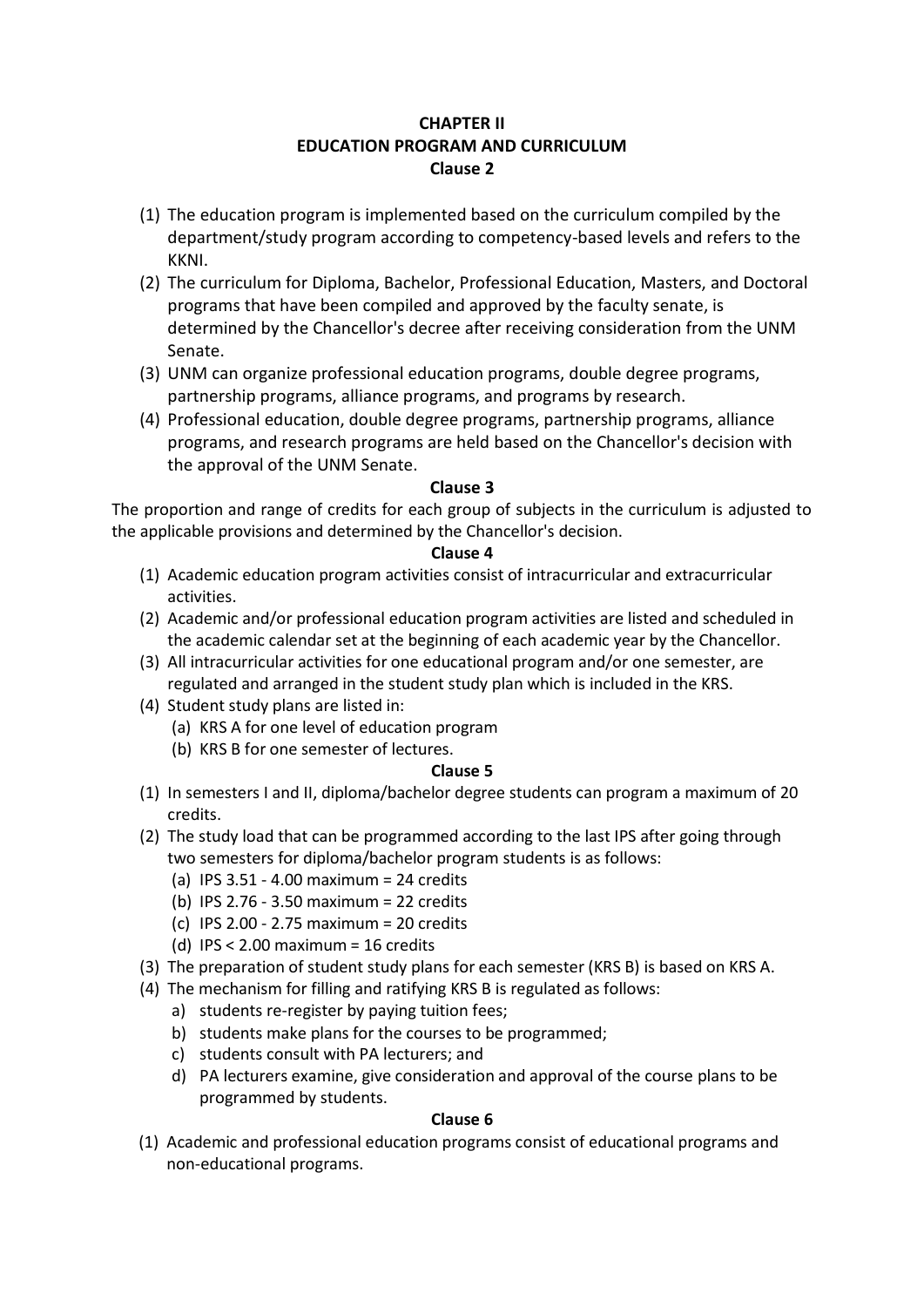- (2) Education program is the administration of education to produce prospective educators.
- (3) Non-educational programs are the provision of education to produce prospective noneducators.

- (1) Each face-to-face course can only be implemented if programmed by at least 5 (five) students, except with special considerations by the dean/director of PPs.
- (2) Students who have programmed courses whose lectures cannot be carried out or followed by students are given the opportunity to modify KRS B.
- (3) The modification mechanism of KRS B is as follows:
	- (a) students consult and seek approval from the PA lecturer; and
	- (b) PA Lecturer approval is then submitted to the IT department for further processing.

## **CHAPTER III STUDENT ADMISSION Clause 8**

- (1) Admission of new students can be done every semester.
- (2) New students are students who are joining a certain educational program for the first time at UNM.
- (3) The new student admission mechanism is further regulated by the Chancellor's decision.

- (1) Graduates of a diploma program in a department/study program/faculty within the UNM environment can be accepted to continue their studies at the undergraduate level in the same study program/faculty provided that:
	- (a) submit a written application to the Chancellor;
	- (b) have a minimum GPA of 3.00;
	- (c) get a recommendation from the dean, and
	- (d) complete administrative requirements in accordance with applicable regulations.
- (2) Diploma education graduates from state universities outside UNM can take undergraduate education collectively and in packages (customized) through a cooperation program between UNM and government/private institutions with the following conditions:
	- (a) submit a written application to the Chancellor;
	- (b) have a minimum GPA of 3.00;
	- (c) obtain a recommendation from the proposing government/private institution; and
	- (d) complete administrative requirements in accordance with applicable regulations.
- (3) Graduates of UNM undergraduate education can take a second undergraduate education in other study programs within UNM with the following conditions:
	- (a) submit a written application to the Chancellor;
	- (b) have a minimum GPA of 3.00;
	- (c) pass tests and interviews; and
	- (d) complete administrative requirements in accordance with applicable regulations.
- (4) Graduates of undergraduate education from state universities outside UNM can take the second undergraduate education collectively and in packages (customized) through a cooperation program between UNM and government/private institutions with the conditions as stated in paragraph (3).
- (5) The acceptance of further study students (paragraphs 1 and 2) and students pursuing a second undergraduate program (paragraphs 3 and 4) is determined by a decree of the Chancellor.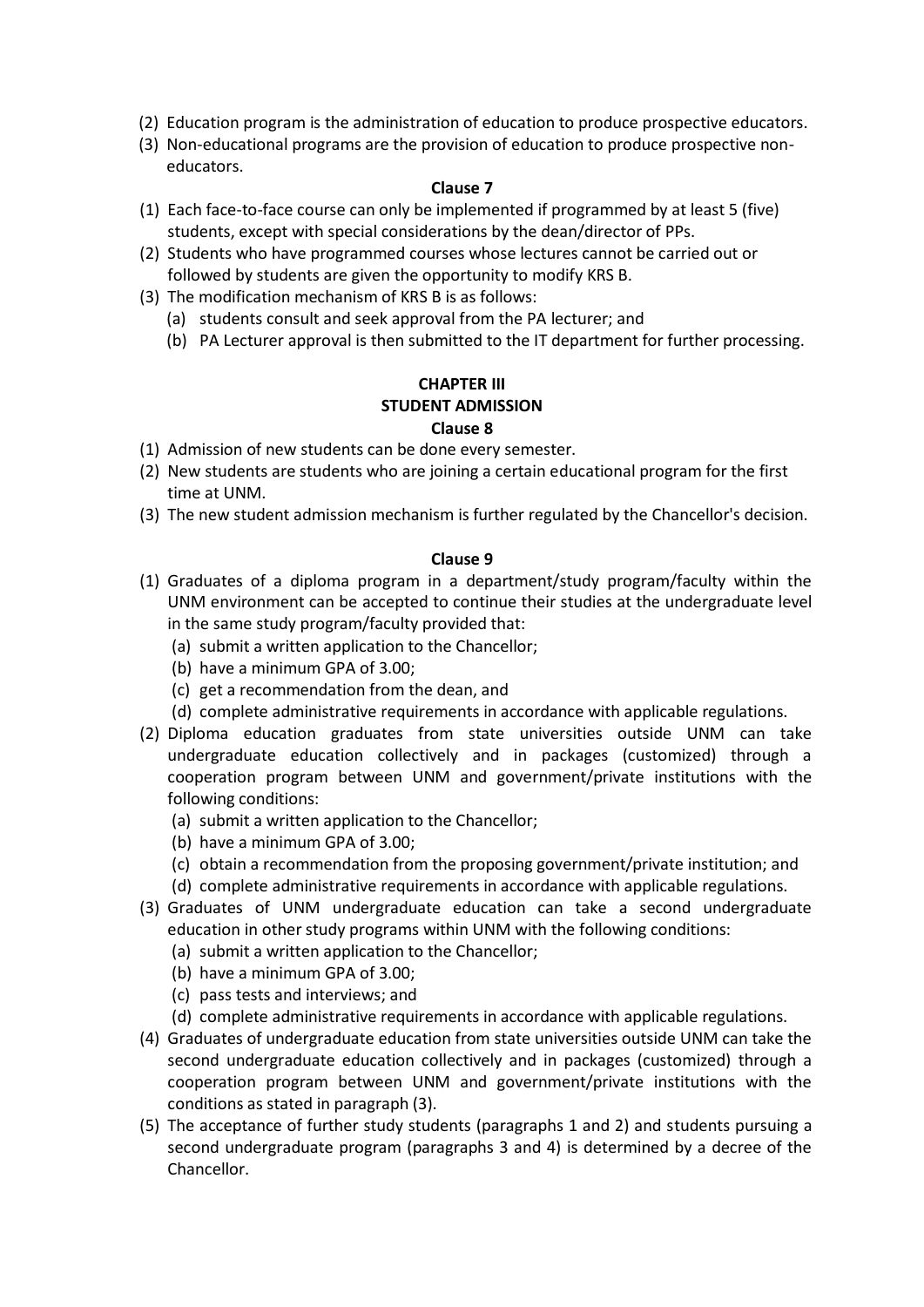(6) The study load that must be taken by students continuing their studies (paragraphs 1 and 2) and students participating in the second undergraduate program (paragraphs 3 and 4) is determined by the dean at the suggestion of the head of the department/study program.

#### **Clause 10**

The study load that can be programmed in the first two semesters for students who are accepted in accordance with Article 9 is a maximum of 20 credits per semester.

#### **Clause 11**

- (1) Applicants can be accepted as master program students, with the following requirements:
	- (a) a bachelor's degree with a minimum GPA of 2.75 from a university recognized by the Ministry; and
	- (b) has never been declared to have dropped out of one of the master's study programs, either from a domestic university or a foreign university.
- (2) Graduates of the UNM master's program and from other universities with an accredited study program of at least B can be accepted into the master's program in irrelevant fields of study through matriculation and course accreditation programs.
- (3) Admission of graduates from the master's program to participate in a master's program in irrelevant fields of study is regulated by the rector's decision.

#### **Clause 12**

- (1) Applicants can be accepted as doctoral students with the following requirements:
	- (a) holds a master's degree in thesis pathway or its equivalent, with a minimum GPA of 3.00 from an accredited study program of at least B or alumni from foreign universities that have been accredited by the Ministry of Research, Technology and Higher Education; and
	- (b) never been declared to have dropped out of study or dropped out of one of the doctoral study programs, either from domestic universities or foreign universities.
- (2) Applicants who hold a master's degree in thesis pathway with a GPA of less than 3.00 may be considered for acceptance, if they have at least two scientific papers published in national journals recognized by PPs, or one accredited national journal/one international journal recognized by the Ministry of Research, Technology and Higher Education.
- (3) Applicants who hold a master's degree in thesis pathway, non-thesis pathway, and or a professional program equivalent to a non-universal master's degree may be considered for acceptance in the doctoral program with certain requirements set by PPs

- (1) Prospective foreign students who may register at UNM are those who have obtained a study permit from the relevant ministry.
- (2) Foreign nationals can be accepted as UNM students, if they meet the administrative and academic requirements that have been set and have a certificate of good Indonesian language proficiency.
- (3) Foreign students who are registered as students at foreign universities that have been accredited by the relevant ministry can be accepted as research students for a certain period.
- (4) The acceptance of foreign students is determined through the rector's decree.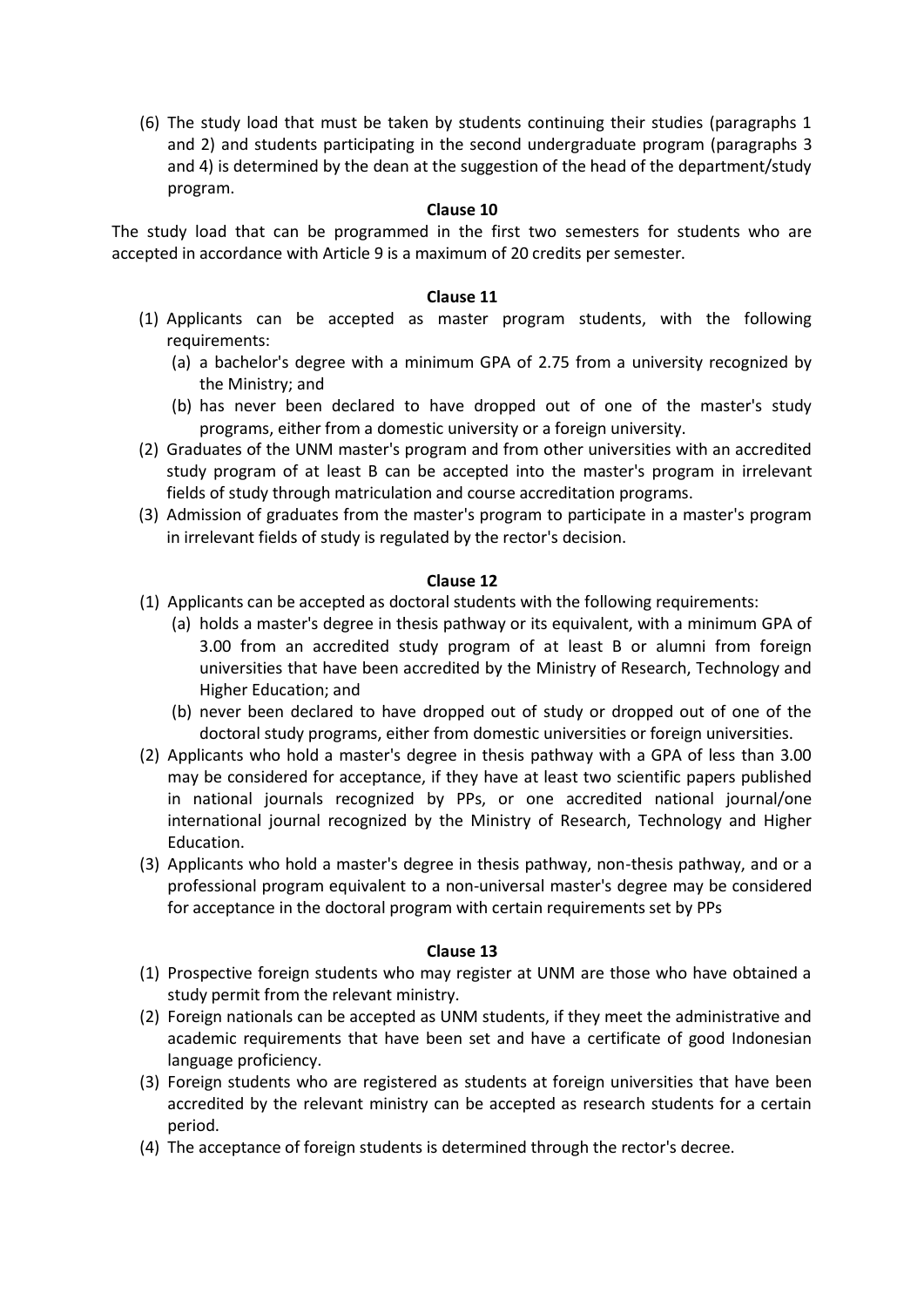- (1) All students registered at UNM are required to pay tuition fees.
- (2) Students who with the rector's decree are exempted from tuition fees are still required to make other payments.

#### **CHAPTER IV ACADEMIC ADVISOR**

#### **Clause 15**

- (1) The preparation of a student study plan is guided by an Academic Advisor lecturer.
- (2) PA is determined by the dean at the suggestion of the head of the department/study program.
- (3) The duties of the PA include the following:
	- (a) guide students in preparing their study plans, give consideration to students in choosing courses that are programmed for one semester, and approve the KRS that has been filled out by students before filling out the online KRS;
	- (b) providing information on the use of supporting facilities and infrastructure for academic and non-academic activities;
	- (c) provide recommendations on the level of student success for certain purposes;
	- (d) assisting students in developing their attitudes and personality towards the realization of a complete Indonesian person who has insight, thinks, and behaves as a scientist in accordance with applicable norms, ethics, and rules;
	- (e) give warnings to students who have the potential to be subject to academic sanctions, and drop out of study;
	- (f) guiding students in determining their learning objectives, through a holistic, interactive, scientific, and collaborative learning process;
	- (g) helping students to have soft skills and hard skills based on the demands of learning outcomes in higher education;
	- (h) assisting students in solving personal, social, and career problems during their education; and
	- (i) directing students to cultivate creativity, both related to their knowledge and outside the field of science, which is considered potential for self-development.

## **Clause 16**

- (1) PA lecturers who excel are rewarded.
- (2) PA lecturers who do not carry out their duties as referred to in Article 15 paragraph 3 are subject to sanctions (punishment).
- (3) The procedure for awarding and sanctioning is regulated by the rector's decision.

## **CHAPTER V STUDENT TRANSFER**

- (1) The transfer of students can take place between departments/study programs within UNM or between departments/study programs at UNM with majors/study programs at other PTNs.
- (2) Transfer of students within the UNM environment can only take place between equal and similar departments/study programs (educational/non-educational).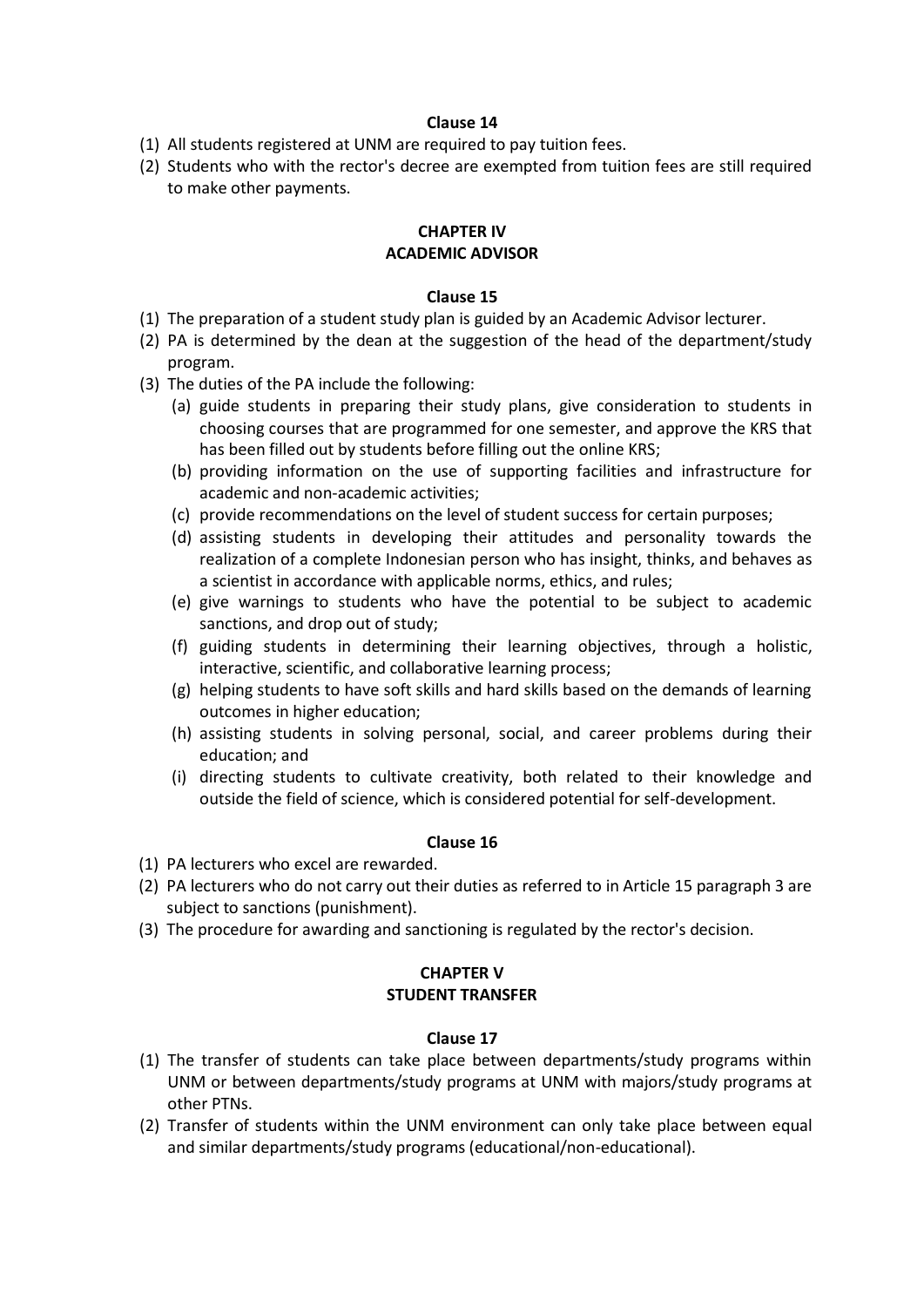- (3) A student can change majors/study programs within the scope of UNM or to other universities after undergoing lectures for three semesters for the undergraduate program, two semesters for the diploma/doctoral program, and one semester for the master's program.
- (4) A student may change majors/study programs within the scope of UNM if he fulfills the following requirements:
	- (a) status as an active student and not in a state of sanction;
	- (b) obtain a letter of approval from the PA lecturer, the head of the department/study program and the dean/director of the original PPs;
	- (c) submit a written application for transfer to the dean/director of PPs and the intended study program;
	- (d) pass the test and other requirements set by the intended department/study program;
	- (e) obtain a letter of approval from the intended department/study program; and
	- (f) obtaining a Decree (SK) to change study programs from the rector.

- (1) Transfers between departments/study programs are only permitted once for each student at the beginning of the semester.
- (2) The student transfer process is carried out at the beginning of the semester according to the academic calendar.
- (3) Students who are accepted through the search for talents, interests, and the like are not allowed to change majors/study programs within the scope of UNM so that the provisions referred to in article 17 do not apply to them.

## **Clause 19**

- (1) Based on the special consideration of the Chancellor, transfer students from other state universities may be accepted with the following requirements:
	- (a) tertiary institutions and study programs of origin with a minimum accreditation of B;
	- (b) have a minimum GPA of 3.51;
	- (c) have attended lectures at the original university for at least three semesters for undergraduate programs and two semesters for diploma, master and doctoral programs;
	- (d) choose the relevant study program;
	- (e) transfer students pass the test and meet other requirements set by the chosen department/study program; and
	- (f) willing to follow all the rules at UNM.
- (2) The acceptance of transfer students is determined by the rector's decree.
- (3) Transfer students attend lectures at UNM until they are declared to have passed at least two semesters with a minimum study load of 40 credits for undergraduate programs, and one semester for master and doctoral programs.
- (4) The study period for transfer students from other tertiary institutions is calculated starting at the time of first registration at the university of origin.

Article 20

(1) Students who will move from UNM must be registered and actively participate in academic activities for at least three semesters for undergraduate/doctoral programs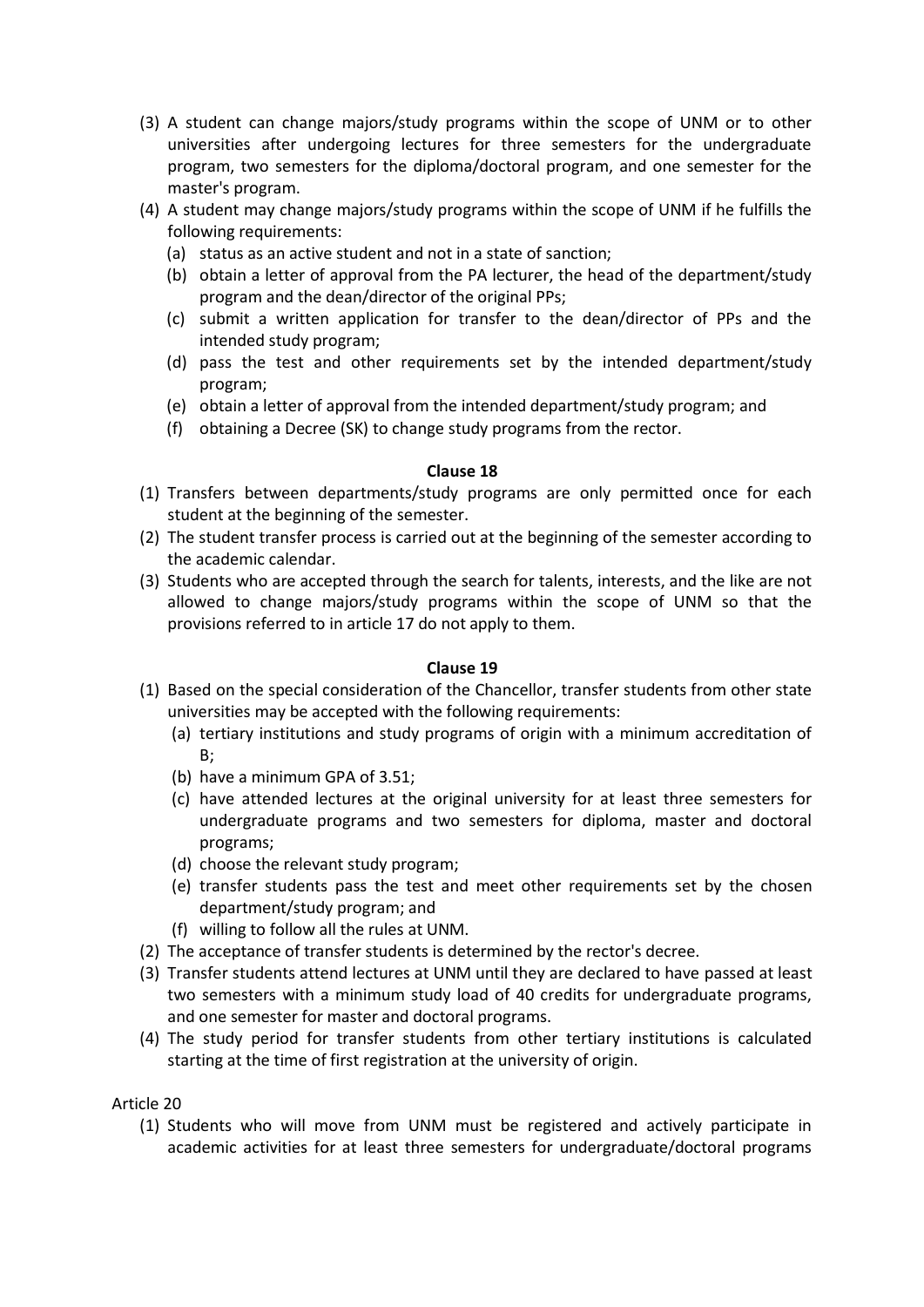and two semesters for diploma/master programs and the person concerned is not currently undergoing sanctions.

- (2) Students who will move as referred to in paragraph (1), are given a transfer certificate from UNM, which is issued by the rector on the recommendation of the dean/director of PPs accompanied by a transcript after the person concerned has fulfilled the obligation to pay tuition fees for the current semester and other administrative requirements.
- (3) Students who have received a transfer certificate from UNM cannot be reinstated as students at UNM.

#### **CHAPTER VI**

## **LECTURE, STUDY TIME, AND ACADEMIC LEAVE**

#### **Clause 21**

- (1) The academic year is divided into two semesters, namely odd semesters and even semesters.
- (2) Odd semesters start on the second week of August and even semesters start on the first week of February.
- (3) In certain cases, an intermediate semester may be held, the implementation of which is regulated by a decree of the Chancellor.

Article 22

- (1) Lecture activities are carried out in accordance with the lecture schedule determined by the faculty/PPs at the suggestion of the department/study program.
- (2) Changes in time and or place of lectures from the schedule must be approved in writing from the faculty/PPs.
- (3) Each course in one semester can be tested after being presented for 14 weeks of lectures or equivalent lectures.
- (4) Lecturers are obligated to give lectures at least 14 times apart from the mid-semester examination and the end-semester examination.
- (5) Each student can only take the final semester exam of a course after attending 80% of the lectures.
- (6) Lecturers record student attendance at each lecture.
- (7) The presence of lecturers and students in each lecture is monitored by the leader of the faculty/PPs/department/study program and administered by the head of the faculty education sub-section.

- (1) The learning load taken by the diploma/bachelor program students is at least:
	- (a) 36 credits for the first diploma program;
	- (b) 72 credits for the second diploma program;
	- (c) 108 credits for the third diploma program; and
	- (d) 144 credits for the four-diploma program and the undergraduate program.
- (2) The learning load taken by students in the professional/master/doctoral program is at least:
	- (a) 24 credits for professional programs;
	- (b) 36 credits for the master's program; and
	- (c) 42 credits for doctoral program.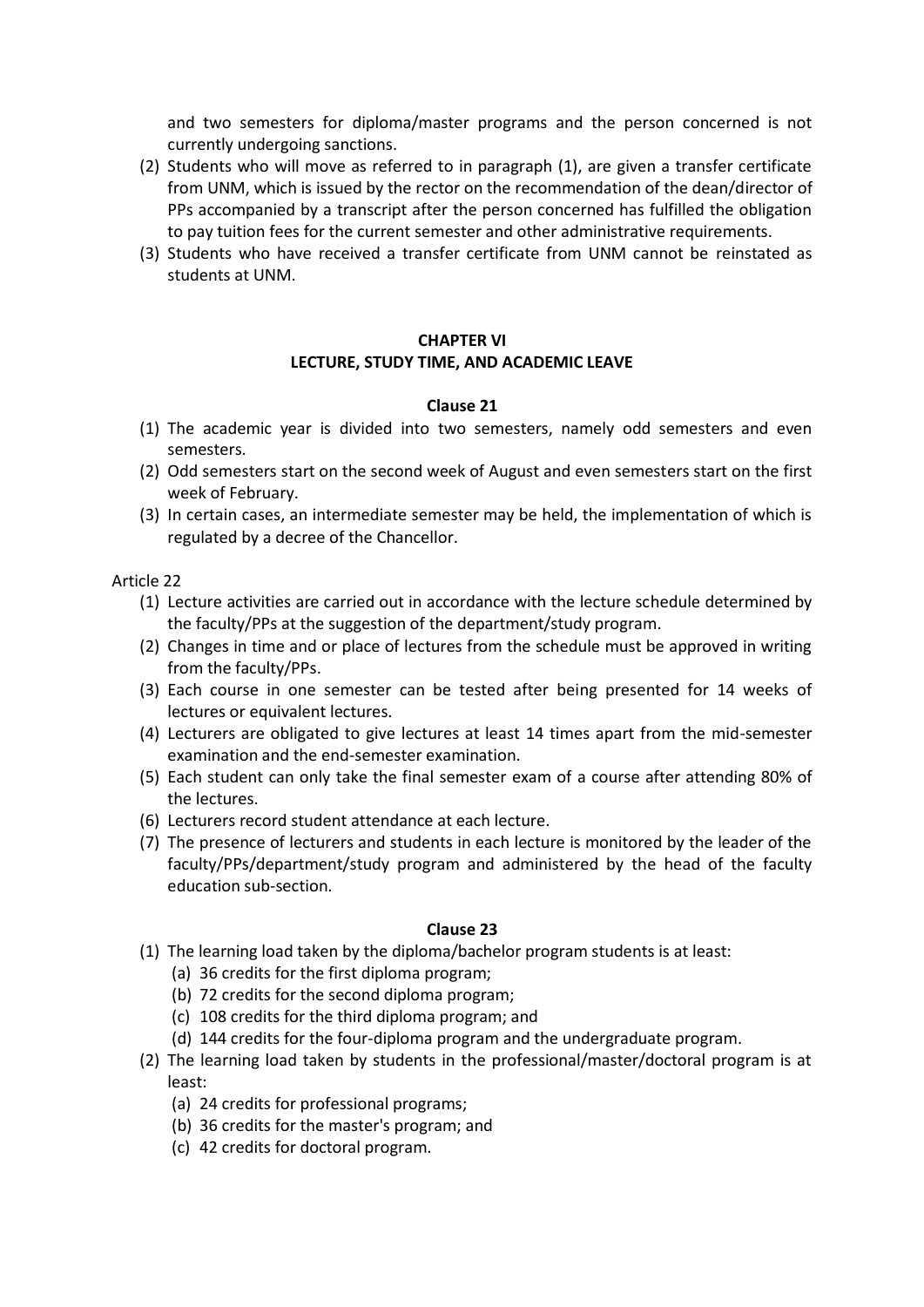- (1) The study period used for diploma/bachelor program students is:
	- (a) 1 (one) to 2 (two) years for one diploma program;
	- (b) 2 (two) to 3 (three) years for the second diploma program;
	- (c) 3 (three) to 5 (five) years for a triple diploma program; and
	- (d) 3.5 (three point five) to 7 (seven) years for four diploma programs and undergraduate programs;
- (2) The study period used for students of professional/master/doctoral programs are:
	- (a) 1 (one) to 3 (three) years for professional programs after completing a bachelor's or four diploma program;
	- (b) 1.5 (one point five) to 4 (four) years for a master's program; and
	- (c) 3 (three) to 7 (seven) years for a doctoral program.
- (3) The study period used for further study students is:
	- (a) a maximum of 6 (six) years for students of further study from the first diploma program to the undergraduate program;
	- (b) a maximum of 5 (five) years for students of further study from the second diploma program to the undergraduate program; and
	- (c) a maximum of 4 (four) years for further study students from the third diploma program to the undergraduate program.
- (4) The study period used for students of the second undergraduate program is:
	- (a) a maximum of 6 (six) years for a second graduate with a study program that is not cognate; and
	- (b) a maximum of 3 (three) years for a second graduate with a cognate study program.

#### **Clause 25**

- (1) A student who does not register for one semester or more of all academic activities after the second semester for diploma/bachelor programs and the first semester for master/doctoral programs is still required to pay tuition fees.
- (2) The unregistered period as referred to in paragraph (1) shall still be taken into account in determining the study period limit in accordance with the provisions as referred to in Article 24.
- (3) The provisions in paragraphs (1) and (2) of this article also apply to students who for any violation are subject to sanctions in accordance with applicable regulations.
- (4) A student has the right to obtain academic leave with written permission from the dean/director of PPs on behalf of the rector for a maximum of two semesters during the study period, which is submitted no later than two weeks before the lecture begins, with the obligation to pay fees in accordance with applicable regulations.
- (5) Academic leave can be done after the first semester.
- (6) Students who receive scholarships are not allowed to take academic leave, unless the person concerned resigns as a scholarship recipient.
- (7) Students on academic leave are not allowed to use any facilities available at UNM, and all academic activities are not recognized.

#### **Clause 26**

(1) To support the achievement of educational program objectives and the smooth running of lectures, lecturers are required to prepare Semester Learning Plans (RPS) and Lecture Contracts.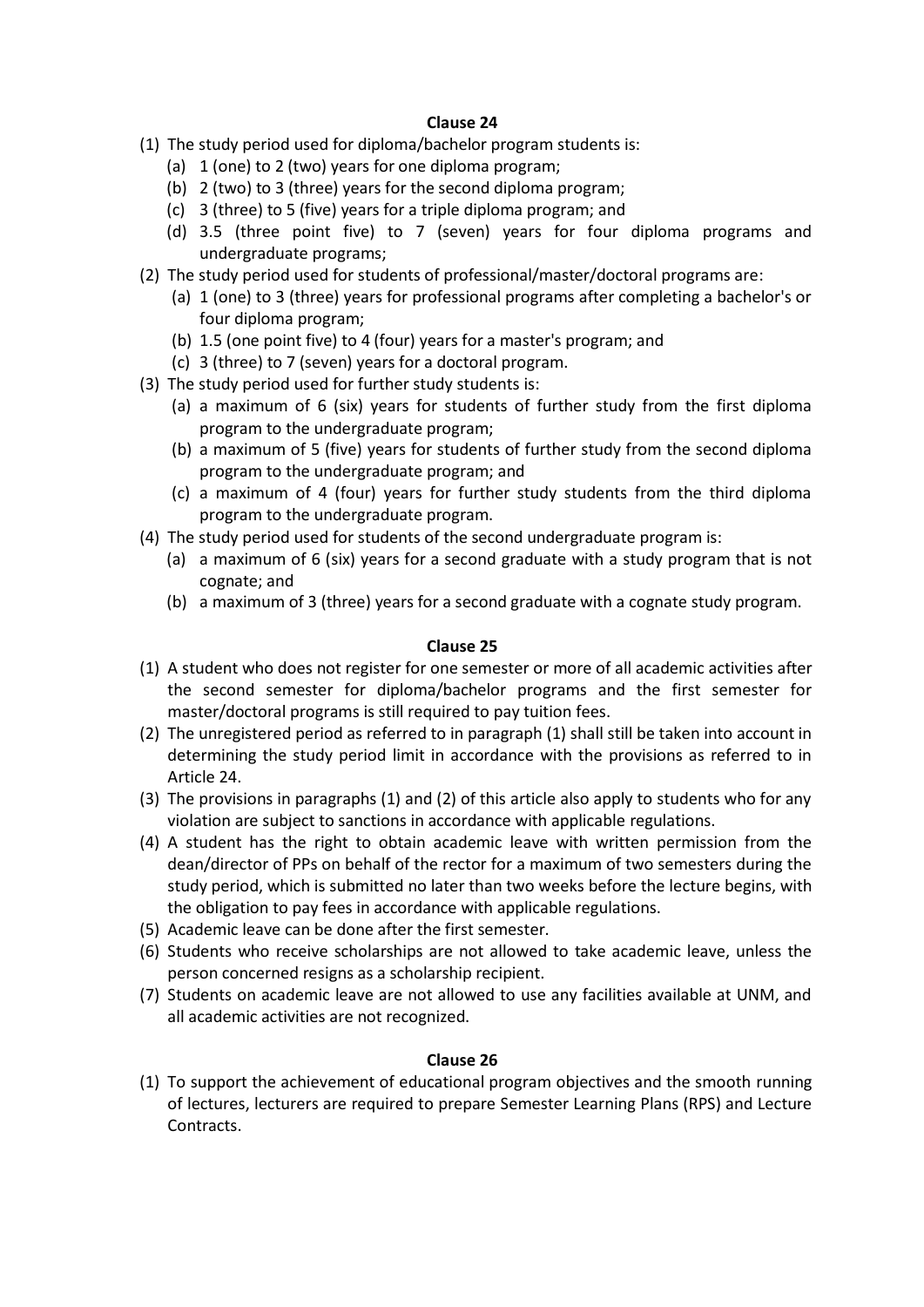- (2) The lesson plans are prepared by the lecturers independently or together in a group of expertise in the study program with the approval of the head of the department/study program.
- (3) Lecture contracts are drawn up by each lecturer based on the RPS for the courses that are fostered and delivered to students in the first lecture.

#### **CHAPTER VII RESEARCH AND COMMUNITY SERVICE**

#### **Clause 27**

- (1) Student research for Final Projects (TA), Final Reports (LA), theses, theses, and dissertations is free from all forms of plagiarism.
- (2) Students who take TA, LA, theses, theses, and dissertations have taken a number of courses set by the head of the department/head of study program.
- (3) The selection of topics for TA, LA, theses, theses, and dissertations is approved by the head of the department/study program.
- (4) TA, LA, theses, theses, and dissertations are written in standard Indonesian.
- (5) Especially in the department/study program of regional and foreign languages, TA, LA, theses, theses, and dissertations can be written in the appropriate language with the department/study program.
- (6) Bilingual class students write a thesis in accordance with the provisions applicable to their respective study programs.
- (7) Guidelines for writing TA, LA, theses, theses, and dissertations are regulated by the Chancellor's decision.
- (8) Faculties/PPs may use guidelines for writing TA, LA, theses, theses, and dissertations approved by the dean/director of PPs as long as they do not conflict with the guidelines set by the chancellor.

- (1) The TA/LA/thesis supervisor is a maximum of two lecturers with academic masters or doctoral qualifications, a minimum of functional lector and has a scientific field in accordance with the research topic of the student he is mentoring.
- (2) PA, in accordance with its function as a supervisor for TA, LA, thesis for students who are mentored.
- (3) The thesis supervisor consists of one main supervisor and one member.
- (4) The main supervisor as referred to in paragraph (3) is a lecturer with a minimum position of lector and doctoral academic qualifications in the field of science in accordance with the scope of student research.
- (5) The member supervisor as referred to in paragraph (3) is a lecturer with a minimum position of expert assistant and doctoral academic qualification.
- (6) The dissertation supervisor consists of one main supervisor and at least two members.
- (7) The main supervisor as referred to in paragraph (6) is a lecturer with a professorship and doctoral academic qualifications in the field of science in accordance with the scope of student research.
- (8) The member supervisor as referred to in paragraph (6) is a lecturer with the position of lector and doctoral academic qualifications in the field of science in accordance with the scope of student research.
- (9) The TA/LA/thesis supervisor is appointed by the dean at the suggestion of the head of the department/study program.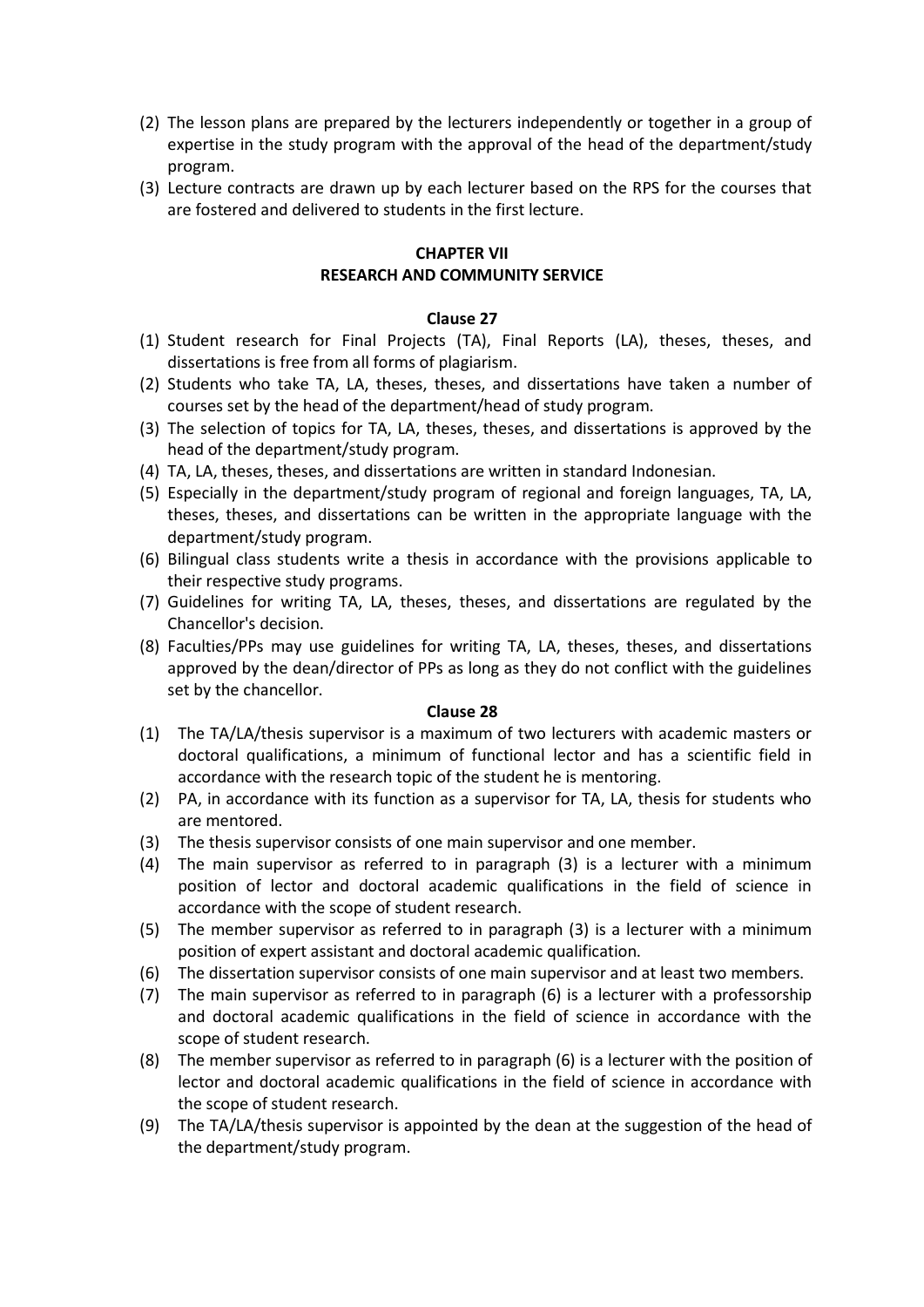(10) The supervisor of theses and dissertations is appointed by the director at the suggestion of the head of the study program.

#### **Clause 29**

- (1) Research proposals for Masters and Doctoral Program students are submitted no later than the beginning of the third semester.
- (2) Requirements for master and doctoral program students for proposal seminars, results seminars, closing exams, and promotion exams if they are registered as active students and have obtained approval from their supervisor and endorsement by the head of the study program.
- (3) The closed examination or master's thesis examination can be carried out if the student already has publications related to his thesis in national/international journals recognized by the Ministry of Research, Technology and Higher Education.
- (4) The closed examination or dissertation examination for the doctoral program can be carried out if the student already has publications related to his dissertation in an international journal recognized by the Ministry of Research, Technology and Higher Education.
- (5) The implementation of proposal seminars, results seminars, closing exams, and promotion exams is regulated by the rector's decision.

#### **Clause 30**

- (1) Field Experience Programs (PPL), Field Work Practices (PKL), Real Work Lectures (KKN) and Field Work Lectures (KKL) are carried out once in every semester whose implementation is regulated by the Rector's decision.
- (2) PPL for educational path students is coordinated by the PPL Technical Implementation Unit (UPT).
- (3) PKL for non-educational students is organized by the faculty/department/study program.
- (4) KKN and KKL are coordinated by the Community Service Institute (LPM).
- (5) Integrated KKN and PPL are coordinated by LPM and UPT PPL.
- (6) PPL, PKL, KKN, and KKL are not required for postgraduate programs.

#### **CHAPTER VIII EVALUATION OF LEARNING RESULTS**

#### **Clause 31**

- (1) Evaluation of student learning outcomes is carried out periodically which can take the form of exams, assignment assignments, and observations by lecturers.
- (2) The exam is conducted in the form of a semester exam and a final exam for the study program.
- (3) The value of learning outcomes is a reflection of aspects of knowledge, attitudes and skills.

- (1) The semester examination is conducted in two stages, namely the mid-semester examination and the end-semester examination.
- (2) The final exam of a study program for a diploma, bachelor's, professional education, master's, and doctoral program can be in the form of a final project, a comprehensive exam, or a written exam (thesis/thesis/dissertation).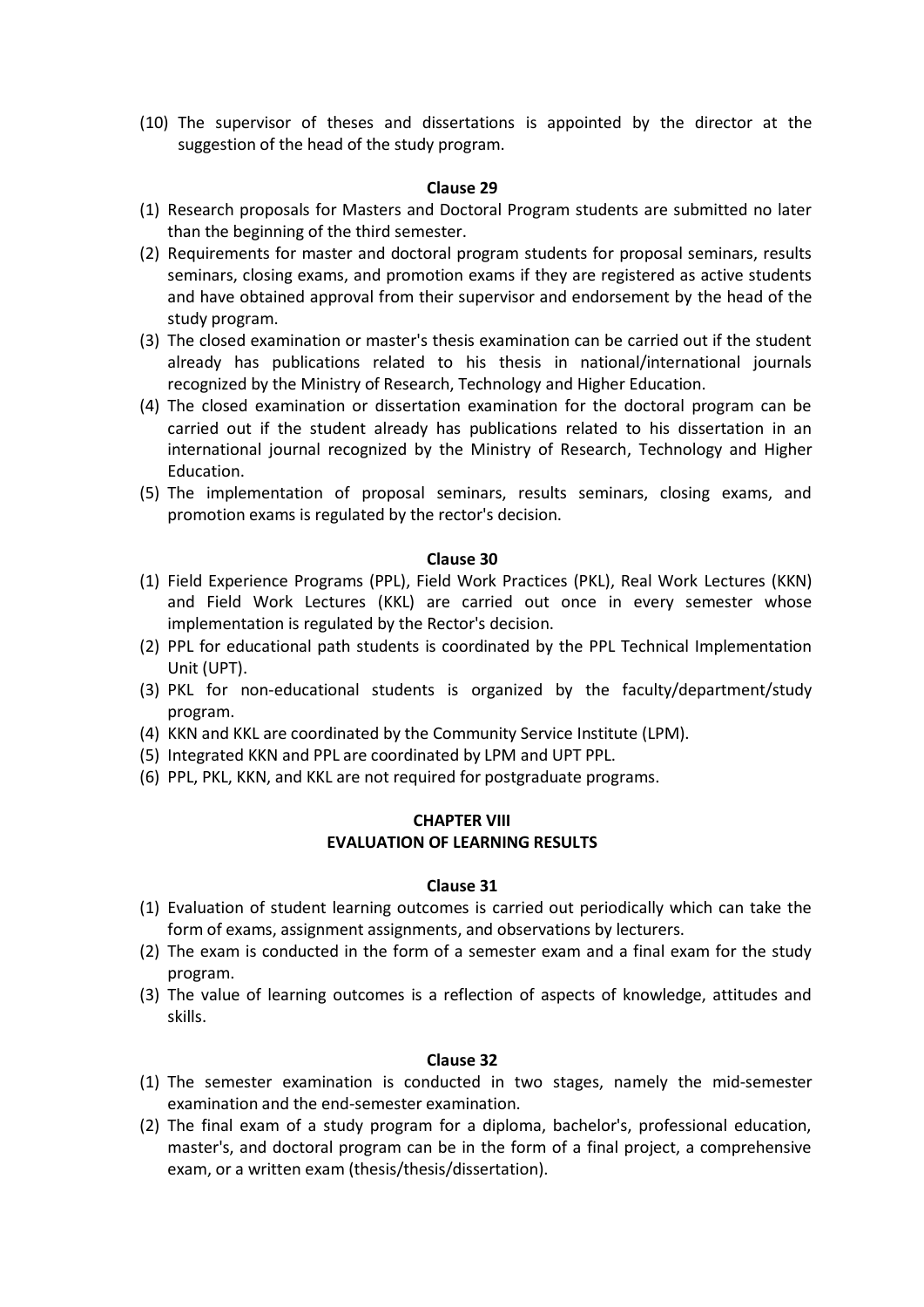(3) Examinations for theses, theses, and dissertations for the purpose of assessing learning outcomes at the end of the study program to obtain bachelor's, master's and doctoral degrees are regulated by the rector's decision.

#### **Clause 33**

- (1) The value of student learning outcomes is expressed in letters with the conversion of numerical values as follows: A with a degree of mastery  $(91 - 100)$ %, with a numerical value of 4.00. A- with a degree of mastery (86 – 90)%, with a score of 3.75. B+ with a degree of mastery (81 – 85)%, with a score of 3.25. B with a degree of mastery (76 – 80)%, with a score of 3.00. B- with a degree of mastery  $(71 – 75)$ %, with a score of 2.75. C+ with a degree of mastery  $(66 - 70)$ %, with a score of 2.25. C with a degree of mastery  $(61 – 65)$ %, with a score of 2.00. C- with a degree of mastery  $(56 - 60)$ %, with a numerical value of 1.75. D+ with a degree of mastery  $(51 – 55)$ %, with a score of 1.25. D with a degree of mastery (46 – 50)%, with a numerical value of 1.00. D- with a degree of mastery  $(41 - 45)$ %, with a numerical value of 0.75. E with a mastery degree below 41%, with a numerical value of 0.00.
- (2) The grades of C-, D+, D, D- and E are declared not to pass.
- (3) In addition to the value of A up to the value of E, the value of K which means empty is also used.
- (4) The value of K is the value given to students who withdraw from one or more courses based on acceptable reasons.
- (5) Those who do not take the semester exam without written notification will be awarded an E.

#### **Clause 34**

Reprogram the courses that have been passed, automatically canceling the previously obtained grades.

#### **Clause 35**

- (1) The assessment of the examination and the signing of the Final Score Determination List (DPNA) for the examination shall be carried out by the lecturer in charge of the subject concerned.
- (2) The supporting lecturer submits the DPNA to the Head of the department/study program no later than two weeks after the examination of the subject in question takes place.
- (3) The head of the department/study program submits the DPNA of the exam to the education sub-section of the faculty/PPs no later than three days after the DPNA is received from the lecturer to be ratified at the BAAK.
- (4) The mechanism for ratifying course grades and issuing Student Study Result Cards is regulated by the Chancellor's decision.

#### **Clause 36**

(1) Social Studies is calculated from the final grade and credit weight of each course programmed in one semester, using the following formula:

$$
(N.K.)
$$

$$
IPS =
$$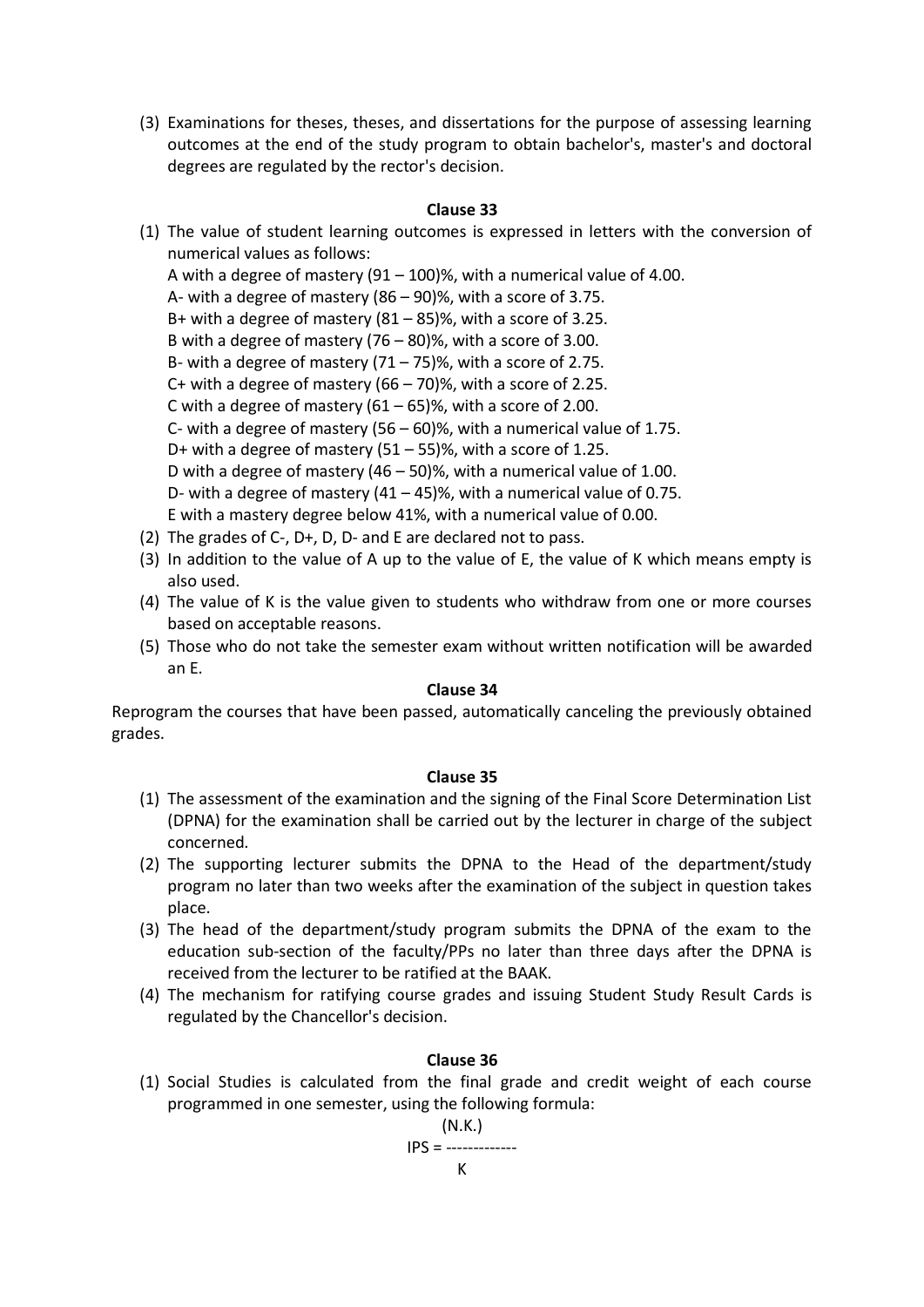(2) GPA is calculated from the final score and credit weight of each programmed course in the study period that has been taken, using the following formula:

## (N.K.)

#### GPA = ------------- K

(3) The value of K (Blank) is not taken into account in determining the IPS and GPA from the success of student studies.

#### **Clause 37**

- (1) Students who have completed all courses and collected credits in accordance with those programmed in KRS A by field of study, are declared to have completed their educational program if they meet the GPA requirements of at least 2.75 for diploma/bachelor programs, and 3.00 for master/doctoral program, and have passed the final program exam.
- (2) Predicate graduation diploma and undergraduate programs as follows:
	- (a) "Satisfactory" predicate for those who graduate with a GPA of 2.76–3.00;
	- (b) "Very Satisfactory" predicate for those who graduate with a GPA of 3.01-3.50 or who graduate with a GPA of more than 3.50 but the study period is more than 5 years for undergraduate, 4 years for diploma three, 3 years for diploma two, and 2 years for diploma one; and
	- (c) the title of "Compliments (cumlaude)" for those who graduate above a 3.50 GPA with a study period of no more than 5 years for undergraduate, 4 years for diploma three, 3 years for diploma two, and 2 years for diploma one .
- (3) The predicate of graduation for professional, master and doctoral programs is as follows:
	- (a) "Satisfactory" predicate for those who graduate with a GPA of 3.00-3.50;
	- (b) "Very Satisfactory" predicate for those who graduated with a GPA of 3.51-3.75 or who graduated with a GPA of more than 3.75 but the study period was more than 1.5 years for professional programs, 2.5 years for master's program, and 4 years for doctoral program; and
	- (c) the predicate "Cumlaude" for those who graduate with a GPA of more than 3.75 with a study period of no more than 1.5 years for professional programs, 2.5 years for master programs, and 4 years for doctoral programs which has publications in international journals recognized by the Ministry of Research, Technology and Higher Education.

#### **CHAPTER IX DROP-OUT (DROP-OUT)**

- (1) Diploma/bachelor degree students are declared dropout from UNM if:
	- (a) submit a written application for resignation to the head of the department/study program, and has obtained written approval from the dean;
	- (b) did not pass a course of at least 30 credits in the first three semesters that were followed;
	- (c) not achieving a 2.0 GPA during the first three semesters;
	- (d) not attend one of the first three semesters without obtaining written permission from the dean on behalf of the rector;
	- (e) not registering for three consecutive semesters without obtaining written permission from the dean on behalf of the chancellor;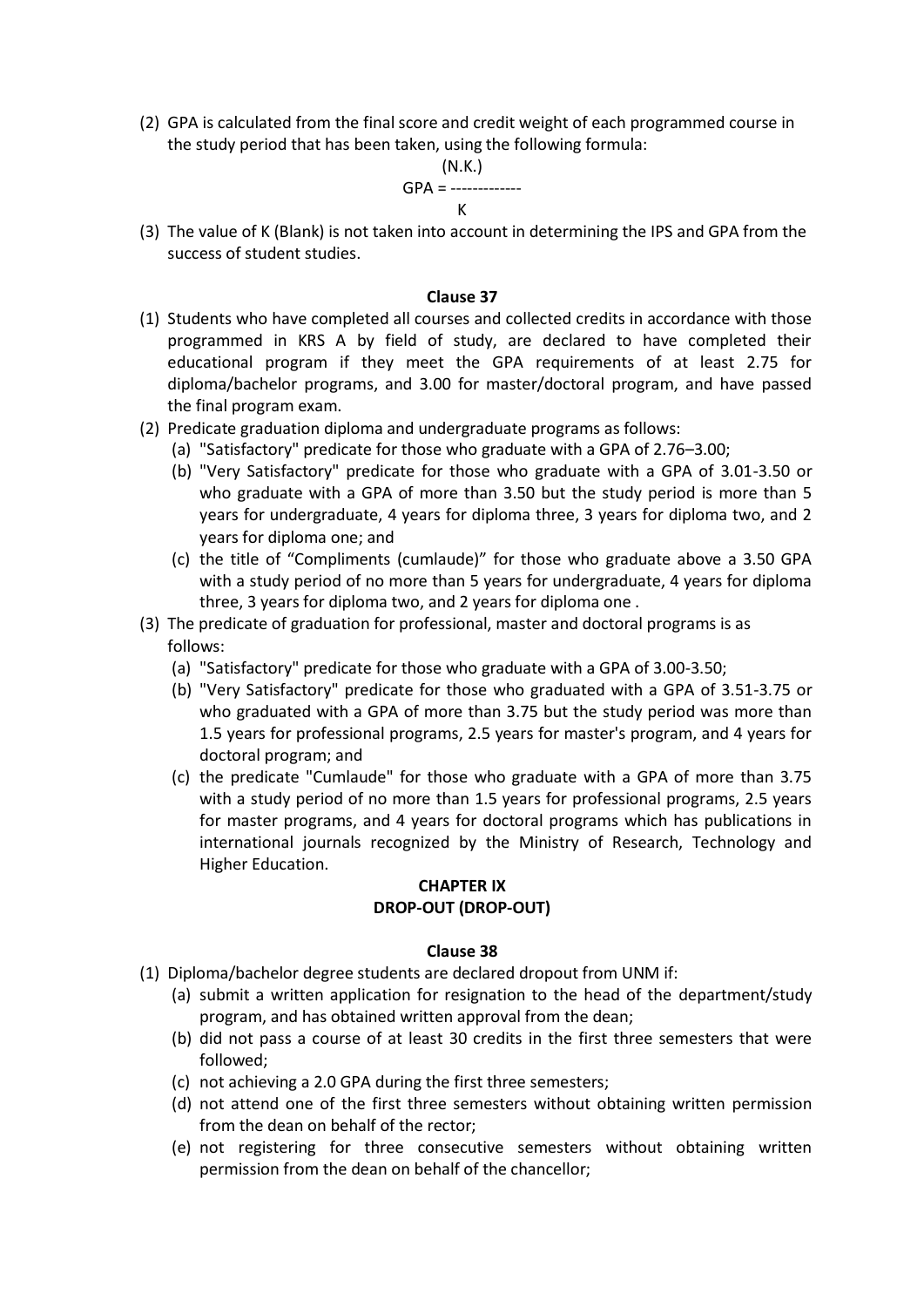- (f) did not complete his studies within the study period as stipulated in Article 24 paragraph (1); or
- (g) proven to have committed a criminal act and/or violated the provisions stipulated in the academic regulations and UNM student regulations.
- (2) Evaluation of student study progress is carried out at the end of each semester by the head of the department/study program.
- (3) Based on the results of the evaluation of the student's study progress, the head of the department/study program gives a warning in the form of:
	- (a) verbal warning at the end of the first semester and written warning at the end of the second semester to students who are threatened with not graduating at least 30 credits or not achieving a 2.0 GPA in the first three semesters (threatened dropout);
	- (b) written warning three semesters before the end of the study period for students who are threatened not to complete their studies within the stipulated time limit (threatened to drop out).
- (4) If a student does not program lectures for one or two of the first three semesters with the permission of the dean on behalf of the chancellor, the evaluation to determine whether he may continue his studies or not, is postponed until the student concerned has completed the lecture program for three semesters.
- (5) Diploma/bachelor/professional program students expelled from UNM are given a decision letter to drop out of study or drop out, which is signed by the chancellor.

- (1) Master program students are declared to have dropped out of study or expelled from UNM if:
	- (a) submit a written application for resignation to the head of the study program and has obtained written approval from the director.
	- (b) cumulative achievement index in the second semester did not reach 2.75;
	- (c) fail to pass the research proposal seminar, or research results seminar, or thesis exam after being given the opportunity to repeat each one once;
	- (d) not registered as a UNM student for two consecutive semesters;
	- (e) proven to have committed a criminal act and/or violated the provisions stipulated in the academic regulations and UNM student regulations;
	- (f) unable to complete the study for up to eight semesters as referred to in Article 24 paragraph (2) letter b.
- (2) Doctoral program students are declared to have dropped out of study if:
	- (a) a student who submits a written resignation request to the head of the study program and has obtained the director's approval in writing;
	- (b) the achievement index in the first semester does not reach 2.75 and/or the cumulative achievement index in the fourth semester does not reach 3.00;
	- (c) fail to pass the qualification exam, proposal seminar, research results seminar, and doctoral dissertation exam after being given the opportunity to repeat each one twice;
	- (d) proven to have committed a criminal act and/or violated the provisions stipulated in the academic regulations and UNM student regulations;
	- (e) not registered as a UNM student for two consecutive semesters; or
	- (f) unable to complete the study up to 14 semesters as referred to in Article 24 paragraph (2) letter c.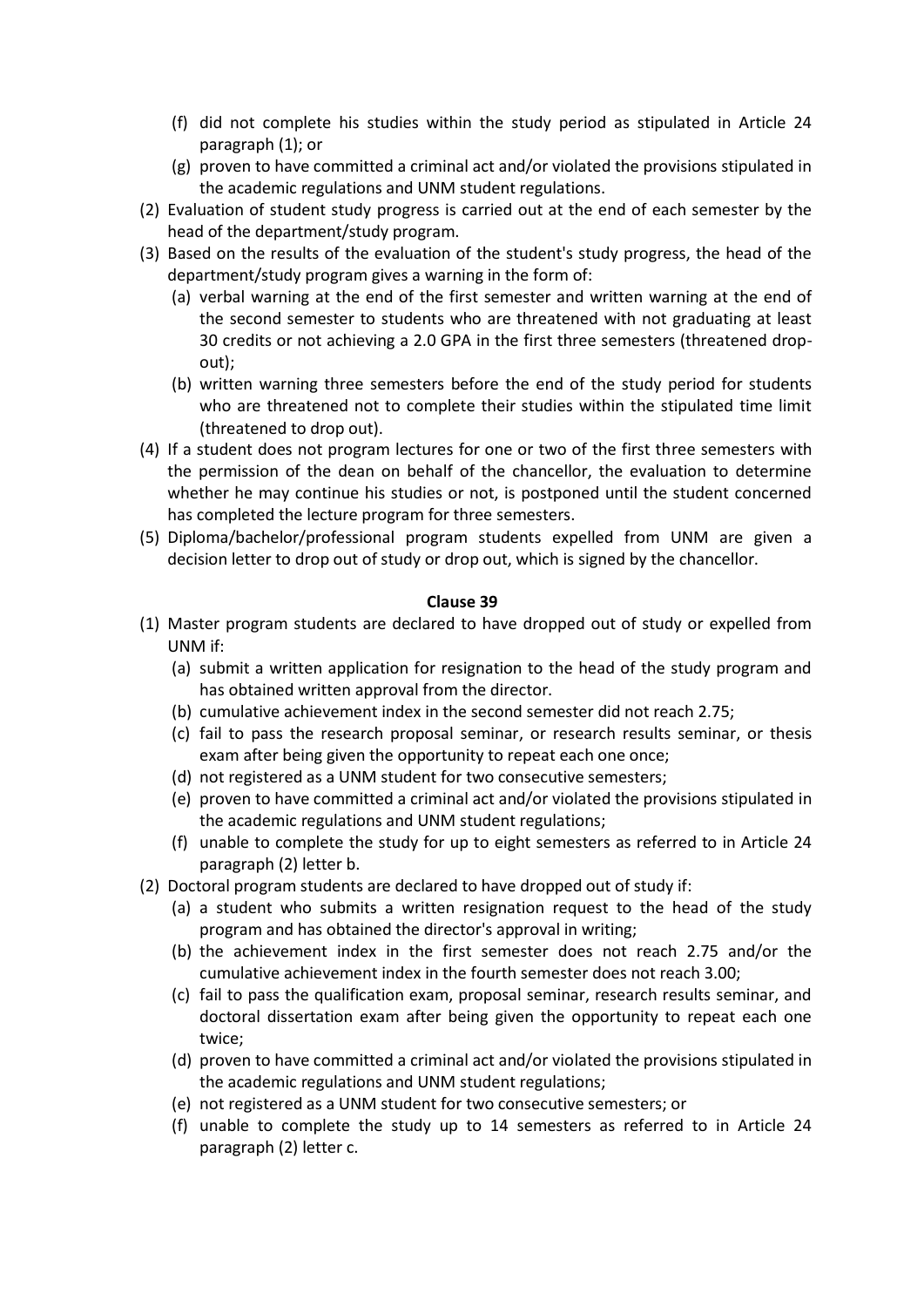(3) Master/doctoral program students who are expelled from UNM, are given a decision to drop out of study or drop out signed by the chancellor.

#### **CHAPTER X CERTIFICATE, TITLE, DESIGNATION, AND AWARDS**

#### **Clause 40**

- (1) Every student who has completed his education program is given a diploma, certificate accompanying diploma (SKPI), certificate, title and designation in accordance with applicable regulations.
- (2) Diplomas, bachelor's, master's, and doctoral programs are signed by the chancellor and the dean/director of PPs.
- (3) Certificate of accompanying diploma signed by the dean/director of PPs.
- (4) Transcript of academic grades signed by the dean/director of PPs.
- (5) The Professional Certificate is signed by the Chancellor in accordance with the applicable regulations.
- (6) The title of Doctor Honoris Causa (DR. HC) can be given to someone through the recommendation of the chancellor and approved by the university senate or a committee specially appointed by the university senate to evaluate the intended recipients.

#### **Clause 41**

- (1) At the end of the implementation of the academic education program and/or professional education, a graduation will be held.
- (2) The certificate is handed over after the person concerned has completed the entire administrative process.
- (3) At the graduation ceremony, awards can be given to graduates who excel.
- (4) Graduation ceremony is held at least three times a year.

#### **Clause 42**

- (1) Awards may be given to outstanding students, lecturers and other parties who contribute to the academic field.
- (2) The award is given by the decision of the chancellor at the discretion of the university senate.

#### **CHAPTER XI ACADEMIC VIOLATIONS**

- (1) Students who commit academic violations such as plagiarism, falsification of grades, and other academic violations, are sanctioned by the dean/director of PPs after receiving consideration from the faculty senate/lecturer board/disciplinary committee in accordance with applicable regulations.
- (2) The procedure for imposing sanctions will be further regulated by the Chancellor's decision.